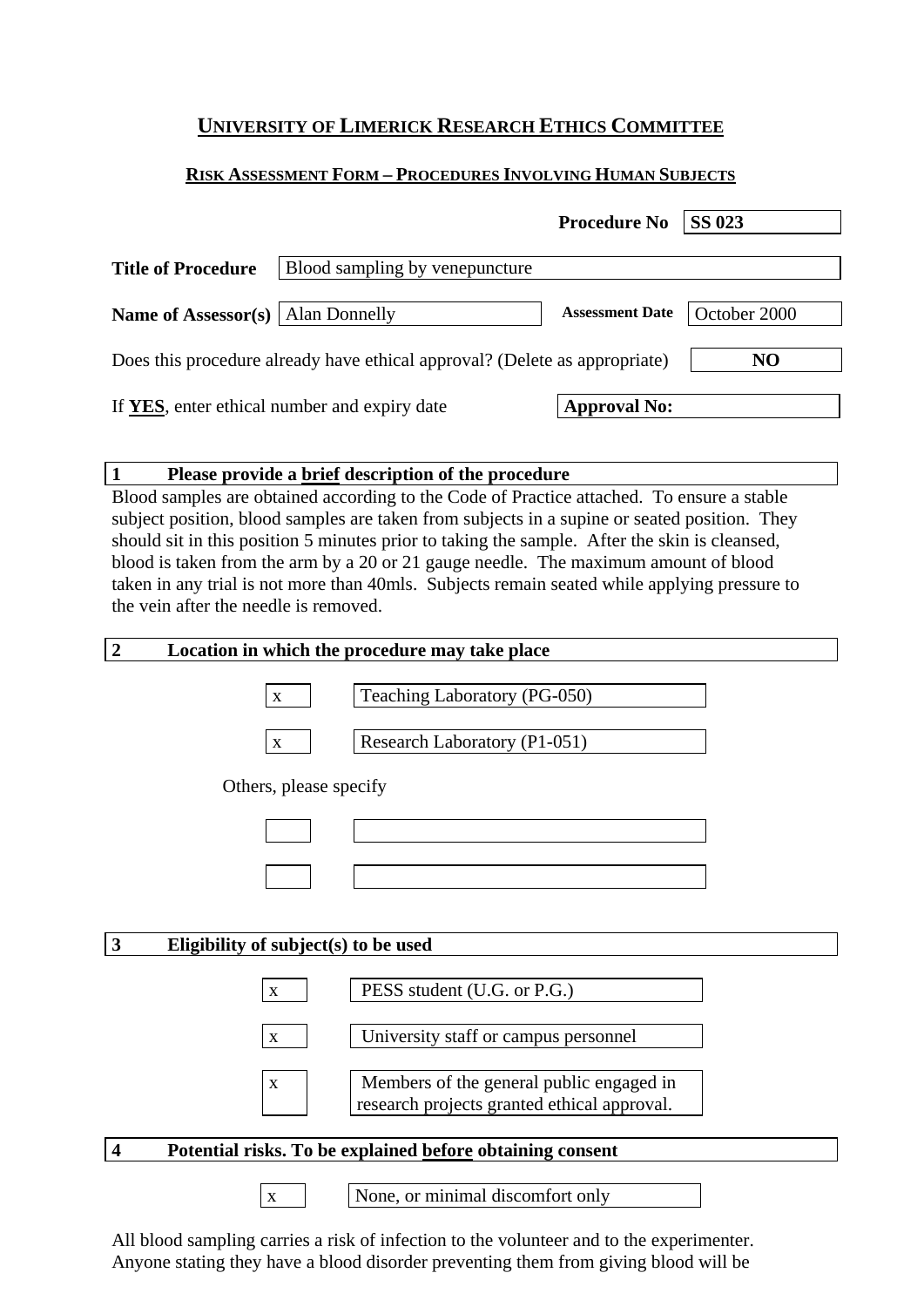excluded from the procedure. Risks can include dizziness, nausea, fainting, bruising and thrombosis.

A third party, preferably of the same sex as the subject, will be present during periods of physical contact between experimenter and subject.

### **5 Action to be taken in the event of an foreseeable emergency**

The procedure will be terminated if the volunteer shows any sign of distress. In the case of dizziness or fainting, subjects will be placed in the supine position with legs raised. Windows will be opened for fresh air and any restrictive clothing slackened. In the case of more serious situations, personnel in the lab would attempt CPR. First aid personnel would be contacted, and an ambulance would be requested if necessary. The University Medical Centre number is 2534 (9:00 am to 5:00 pm) The University emergency number is 3333

#### **6 Level of supervision required for procedure**

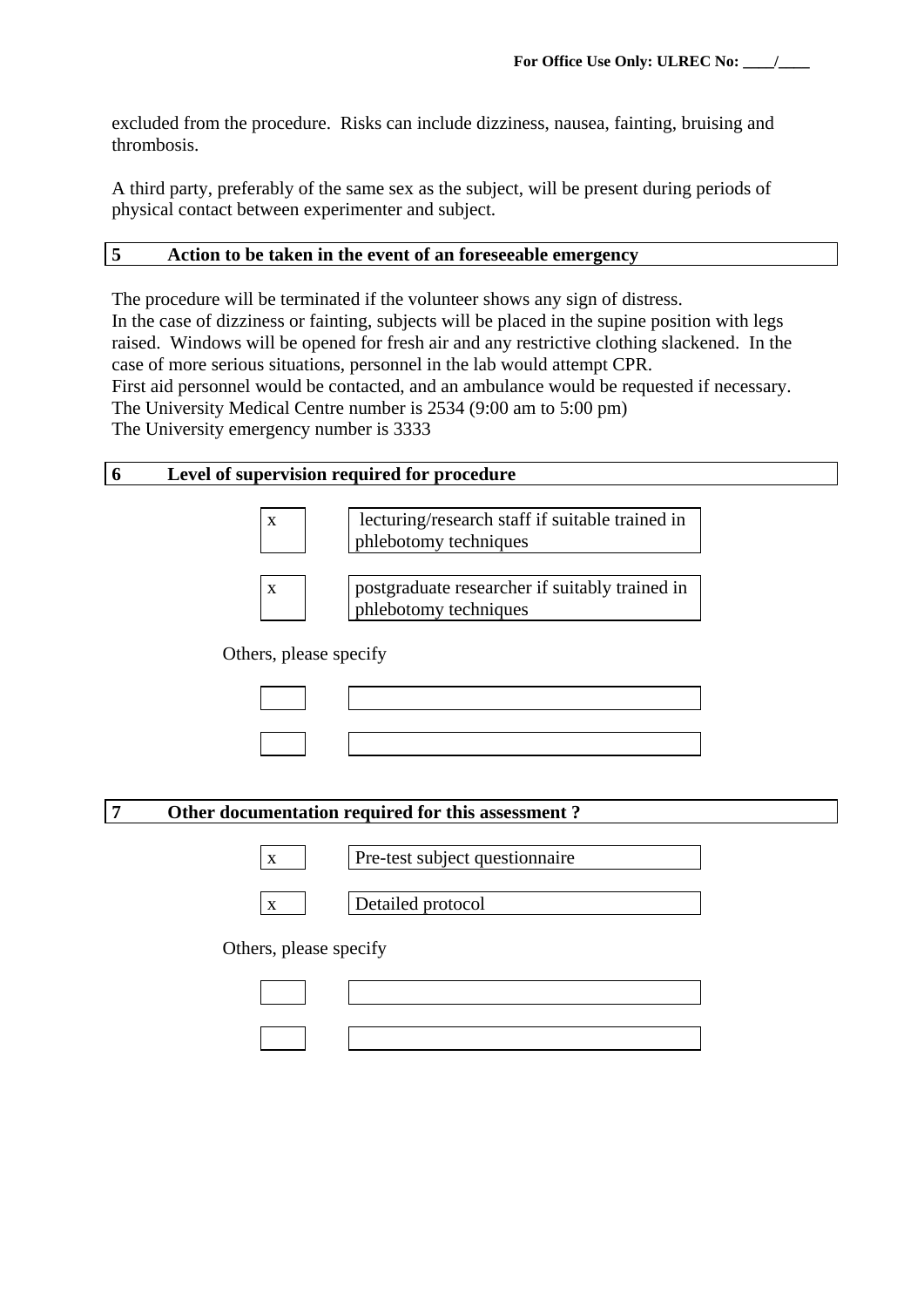### **CODE OF PRACTICE IN OBTAINING VENEPUNCTURE BLOOD SAMPLES Department of Physical Education and Sport Sciences**

- 1. Hepatitis B immunisation is advisable for all staff that regularly carry out venepuncture/cannulation as, although the donor group would be deemed to be low risk in the circumstances of work in this University, the frequency with which each operator performs the techniques may be high. Immunisation is also advisable for staff or research students who regularly handle blood samples.
- 2. Subject must fill out pre-test questionnaire. If there is any reason to believe that the subject has a blood disorder (e.g. Hep B, C, HIV), then he/she should not be included in the study.
- 3. Exclude from taking blood from anyone with obvious open wounds or lacerations on the hands. In any case, during any experimental work these should be covered by a waterproof plaster.
- 4. Set out the tray with equipment:
	- i) syringe and needle or Vacutainer system
	- ii) sterile swab
	- iii) cotton wool
	- iv) adhesive plaster
- 5. The experimenter and subject should wash hands with soap and water using a nail brush if necessary.
- 6. Wear appropriate gloves. Persons with known Latex allergy should wear non-Latex gloves.
- 7. Swab the site of the puncture, and dispose of the swab in the biohazard bag.
- 8. Obtain the blood sample by the appropriate means. Swab off excess blood and dispose of the swab in the biohazard bag when bleeding has stopped.
- 9. Any spillage of blood onto surfaces should be cleaned by using Virkon or a 1:10 dilution of bleach.
- 10. Dispose of syringe and needle (without resheathing the needle) into the yellow sharps container. Do not attempt to retrieve an item from the sharps container. The sharps container should be sealed before it becomes full to avoid injuries from forcing sharps into a full box. The sharps box should be included in the clinical waste when sealed.
- 11. Following the procedure, it is good practice to again wash and dry the hands. Dispose of gloves in the biohazard bag. Any blood contaminating the experimenter should be washed off immediately using soap and water.
- 12. **Should the experimenter puncture him/herself and consider that he/she has been contaminated, then he/she should encourage local bleeding and wash immediately with hot water and soap. The experimenter must inform the lecturer/demonstrator of the incident. Medical advice should then be sought from UL Medical Centre. The volunteer's sample should be kept for testing for blood borne pathogens. The University of Limerick ['Accident Report Form'](http://www2.ul.ie/web/WWW/Services/Human%20Resources/Health%20%26%20Safety/Accidents%2C%20Dangerous%20Occurrences) should be completed. Forms are available from the PESS administrator's office.**